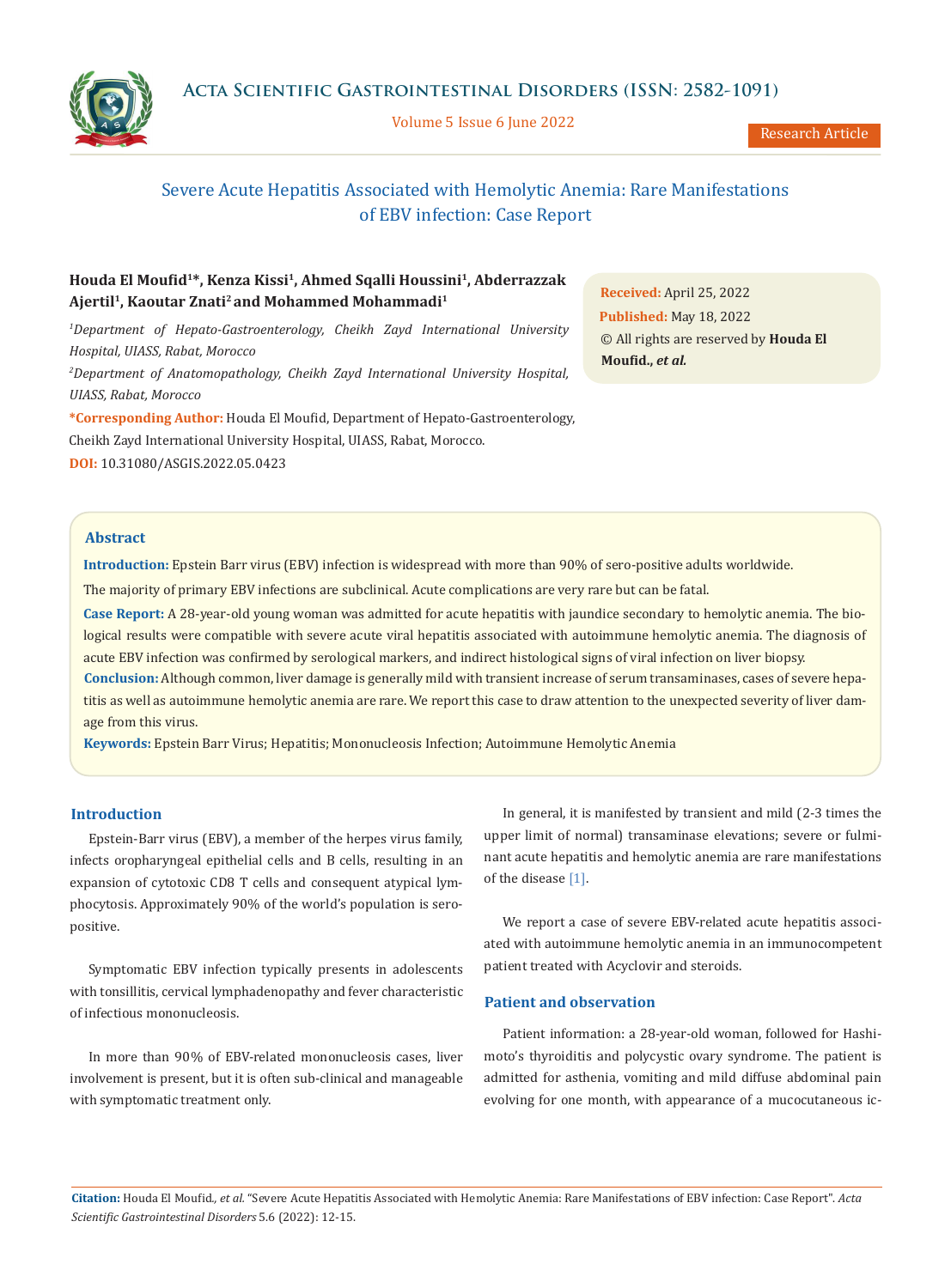terus for one week. She had received the estrogen-progestin pill and protected amoxicillin the previous 3 days, in addition to Levothyroxine 50 micrograms per day. There was no history of surgery, blood transfusion, risky contact, taking of toxic substances, food supplements, phytotherapy or alcohol. There was no family history of liver disease or metabolic disease.

Clinical results: on physical examination, the patient was conscious, apyretic, mucocutaneous icterus, no asterixis noted, there were no cervical adenopathy or pharyngitis, the hemodynamic state was stable, on abdominal examination there was hepatomegaly with a liver arrow at about 14 cm, without signs of portal hypertension.

Diagnostic approach: The biological work-up showed hepatic cytolysis with ALT, alanine transaminase at 462 IU/l or 13x NL Normal Limit, and AST, aspartate transaminase at 683 IU/l or 19xNL, and an elevated total bilirubin at 63.24 umol/l. Cholestasis with gamma-GT at 140 U/l or 3.6xNL, alkaline phosphatase at 135 U/l or 1.12xNL. The prothrombin level was 58%. Albumin levels and renal function were without abnormalities. Viral serologies A, B, C and E were negative. Thyroid stimulating hormone (TSH) level was normal. Abdominal ultrasound revealed a liver with a heterogeneous echostructure and regular contours, a gallbladder with a laminated wall, and hepatosplenomegaly.

The patient was then managed by symptomatic treatment with cessation of all hepatotoxic treatment and close clinico-biological surveillance.

Ten days later, the patient was admitted to Sheikh Zayd Hospital in Rabat for severe acute hepatitis, without neurological disorders: there was an increase in cytolysis with AST at 35xNL and ALT at 23xNL, without cholestasis (GGT and PAL correct), and total bilirubin at 244.8 umol/l at the expense of free which was 175.1 umol/l. The prothrombin level had also dropped to 27%. The blood count showed an anemia of 9.8 g/dl normocytic normochromic hemoglobin, without hyperleukocytosis or thrombocytopenia, but a monocytosis of 1026 e/ul was noted. The hemolysis work-up was positive (Haptoglobin: 0.18 g/l, direct Coombs test positive, reticulocytes: 199430/mm3).

The second-line workup was performed, showing hyper-gammaglobulinemia at 30.9 g/L on EPP, total IGG at 52.84 g/, 3.5xNL. ANA antinuclear antibody, anti-smooth muscle antibodies and anti-LKM1 antibodies were all negative. Ceruloplasmin and cupruria were within the norms. CMV and HVS serologies were negative for IgM and positive for IgG.

EBV serology: VCA (viral capsid antigen) was positive for IgM and IgG, IgG EA (Early Antigen) was also positive, the serological profile was consistent with an active EBV infection. The liver biopsy (PBH) performed after normalization of the blood count showed a 9 mm core with 5 portal spaces, containing an inflammatory infiltrate of mature lymphocytes and plasma cells, neutrophils and eosinophils with extensive patchy necrosis. The hepatic lobules are made of hepatocytic trabeculae, composed of clarified and ballooned hepatocytic cells. Minimal foci of intra-lobular necrosis.

Thus, the diagnosis of severe acute EBV hepatitis was retained and the patient was put on Acyclovir 10mg/kg/8h for 10 days in addition to corticosteroid therapy at a dose of 1mg/kg/d in the theory of an autoimmune component induced by EBV infection, given the hyper-gamma-globulinemia, the associated autoimmune hemolytic anemia, and the dysimmune background of the patient.

The evolution was marked by a regression of the mucocutaneous icterus and a decrease in cytolysis: ASAT to 127 U/L (3.5xNL) ALAT to 184 U/L (5.2xNL), a normalization of the TP and factor V on the 10th day of treatment figure 1.



A reduction in corticosteroid therapy had been started, without recurrence of the symptomatology.

### **Citation:** Houda El Moufid*., et al.* "Severe Acute Hepatitis Associated with Hemolytic Anemia: Rare Manifestations of EBV infection: Case Report". *Acta Scientific Gastrointestinal Disorders* 5.6 (2022): 12-15.

13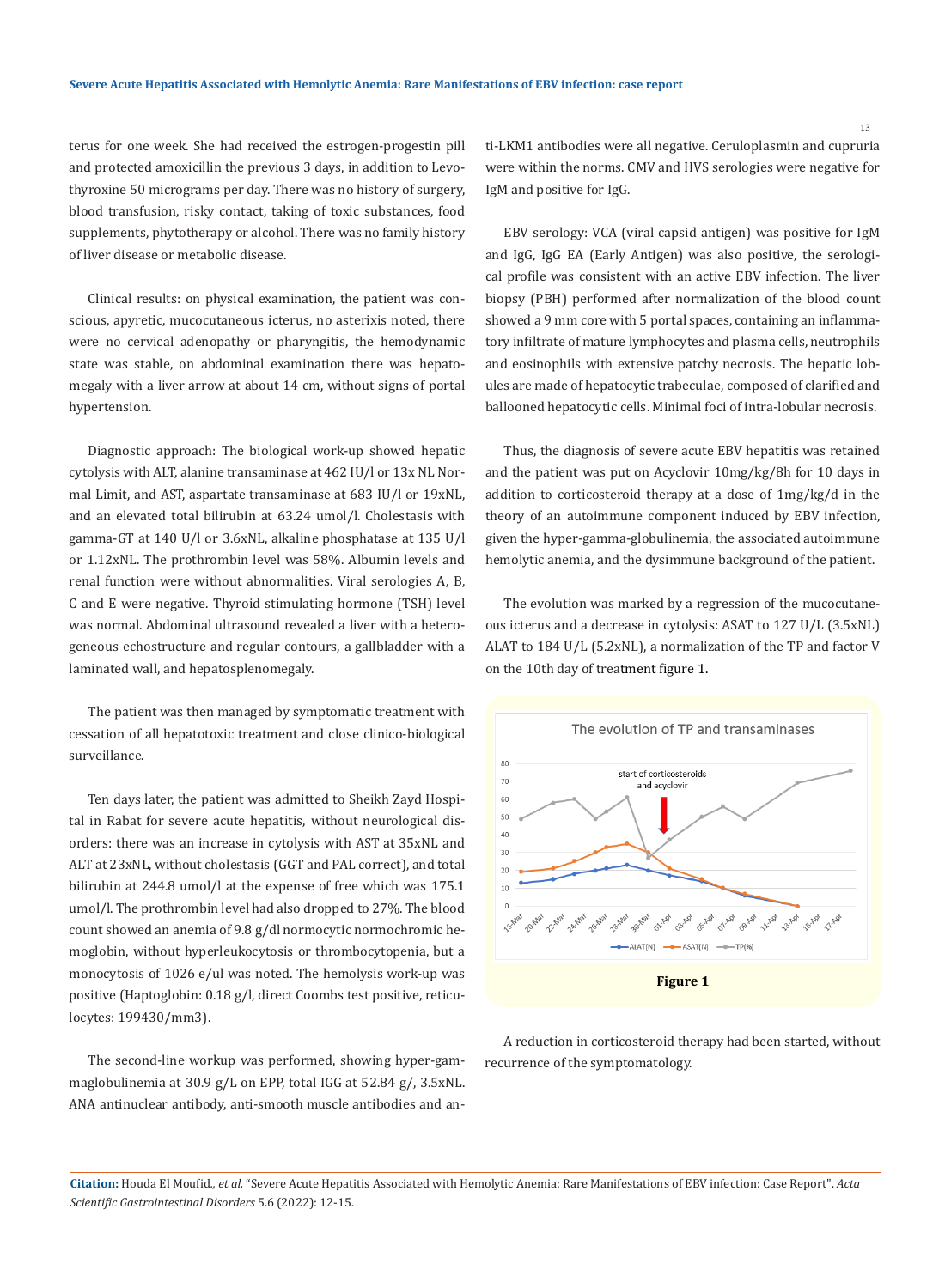#### **Discussion**

EBV hepatitis most often presents as moderate cytolysis, ranging from 3 to 5 times normal, spontaneously resolving, in rare cases, it can present as severe acute or fulminant hepatitis  $[2]$ . Our patient had acute liver damage with cytolysis exceeding 10 times normal and a PT of less than 50%, defining her as severe acute cytolytic hepatitis, which represents less than 1% of cases of mononucleosis infection [3]. The exact pathogenesis of mononucleosis hepatitis is not fully understood, but the most widely accepted model is activation of the immune system against direct viral invasion of hepatocytes. It has been shown that CD8+ T cells are activated and sequester in the liver via the intracellular adhesion molecule  $1 \, 3$ This leads to the activation of numerous cytokine cascades involving interferon, tumor necrosis factor TNFα, and Fas ligand, among others [4].

In a study of 47 patients with EBV hepatitis, 93% of patients had elevated ALT levels, 83% had elevated GGT levels, 20% had hyperbilirubinemia (mostly conjugated), and only 6% had clinical jaundice [5].

Icterus in EBV infection is not only due to cholestatic hepatitis, but also to hemolytic anemia associated with mononucleosis infection as in our patient with predominantly free hyperbilirubinemia, collapsed haptoglobin and a positive direct Combs test [6].

The patient had no exposure to heparin and the platelet count was normal. Based on these data, we concluded that the patient had associated autoimmune hemolytic anemia, and a decision was made to start corticosteroid therapy.

Primary EBV infection associated with AAI is a rare association 0.1 to 3% of cases [7].

As in our patient's history, the post-infectious CA titer increase may be very pronounced, accompanied by hemolysis and relatively mild anemia [8].

The mechanism by which AAI develops during EBV infection has not been elucidated. The possibility that antibodies to EBV cross-react with antigens expressed on erythrocyte membranes and activate the complement cascade has been suggested [9].

Treatment of EBV infectious mononucleosis with corticosteroids is recommended for complications such as upper airway obstruction, acute hemolytic anemia, myocarditis or neurological complications [10].

Specific treatment of acute EBV infection by acyclovir was studied in a meta-analysis of seven randomized controlled trials, including three trials of intravenous treatment in patients with severe disease, The efficacy of antiviral agents in acute IM is uncertain, Although two trials had results that favored treatment over control [11].

Although EBV hepatitis is generally a self-limiting disease, the rapid clinical response and improvement in liver enzymes immediately after the start of acyclovir in our patient strongly suggests a therapeutic benefit. There was no recurrence of disease after discontinuation of corticosteroids, suggesting that viral suppression results in improved symptomatology.

## **Conclusion**

EBV is a common infection that is usually self-limiting.

Hemolytic anemia and severe hepatitis due to EBV are rare manifestations, but cases like this one highlight the variable presentations that can be seen with this virus.

Recognition of EBV infection in the context of a non-specific viral syndrome, hemolytic anemia, cholestasis, or liver enzyme abnormalities will result in prompt management to prevent the sometimes-severe complications of this infection.

#### **Conflict of Interest**

None.

#### **Bibliography**

- 1. [Lalazar G and Ilan Y. "Viral Diseases of the Liver". In: Gershwin](https://link.springer.com/chapter/10.1007/978-3-319-02096-9_12)  [ME, Vierling JM, Manns MP, eds.](https://link.springer.com/chapter/10.1007/978-3-319-02096-9_12) *Liver Immunology*. Springer [International Publishing \(2014\): 159-171.](https://link.springer.com/chapter/10.1007/978-3-319-02096-9_12)
- 2. Mellinger JL., *et al*[. "Epstein-Barr Virus \(EBV\) Related Acute](https://pubmed.ncbi.nlm.nih.gov/24464209/)  [Liver Failure: A Case Series from the US Acute Liver Failure](https://pubmed.ncbi.nlm.nih.gov/24464209/)  Study Group". *[Digestive Diseases and Sciences](https://pubmed.ncbi.nlm.nih.gov/24464209/)* 59.7 (2014): [1630-1637.](https://pubmed.ncbi.nlm.nih.gov/24464209/)
- 3. [Markin RS. "Manifestations of Epstein-Barr virus-associated](https://pubmed.ncbi.nlm.nih.gov/8177024/)  disorders in liver". *Liver* [14.1 \(2008\): 1-13.](https://pubmed.ncbi.nlm.nih.gov/8177024/)

**Citation:** Houda El Moufid*., et al.* "Severe Acute Hepatitis Associated with Hemolytic Anemia: Rare Manifestations of EBV infection: Case Report". *Acta Scientific Gastrointestinal Disorders* 5.6 (2022): 12-15.

14